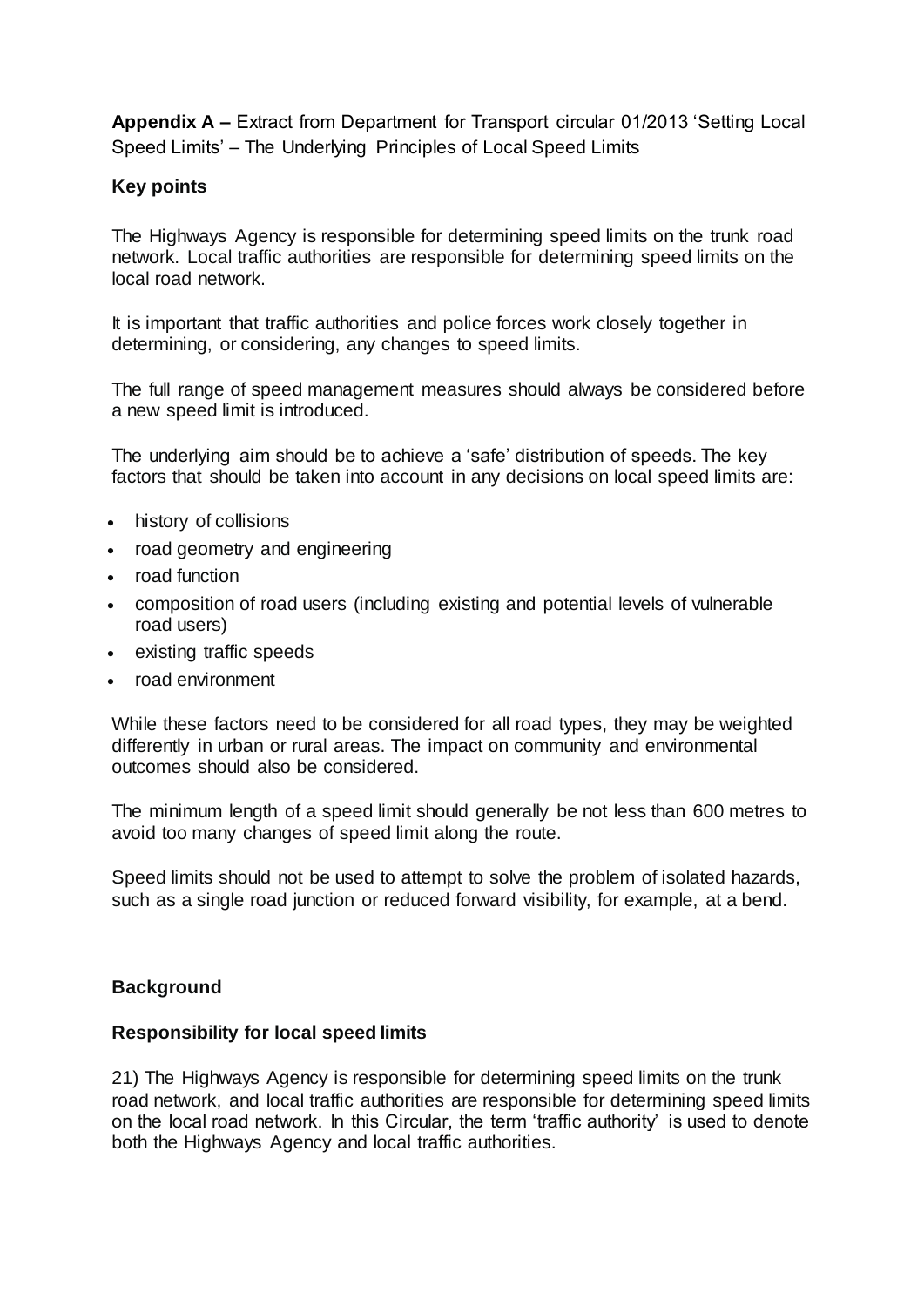22) It is important that traffic authorities and police forces work together closely and from an early stage when considering or determining any changes to speed limits. This may be through the local road safety partnership arrangements. It is also important that neighbouring traffic authorities work closely together, especially where roads cross boundaries, to ensure speed limits remain consistent. As part of the process of making a speed limit order, consultation of those affected is of key importance and, together with good information about planned changes, this will improve support for and compliance with new limits.

The legislative requirements are summarised in Section 4.

# **Considerations in setting local speed limits**

23) A study of types of crashes, their severity, causes and frequency, together with a survey of traffic speeds, should indicate whether an existing speed limit is appropriate for the type of road and mix of use by different groups of road users, including the presence or potential presence of vulnerable road users (including people walking, cycling or riding horses, or on motorbikes), or whether it needs to be changed. Local residents may also express their concerns or desire for a lower speed limit and these comments should be considered.

24) Where limits for air quality are in danger of being exceeded, compliance with those air quality limits could be an important factor in the choice of speed limit. But depending on the individual circumstances the imposition of a speed limit will not always be the solution. And the visible characteristics of a road affect the speed that a driver chooses: to be effective, the reasons for a limit need to be apparent.

25) It may well be that a speed limit need not be changed if the collision rate can be improved or wider quality of life objectives can be achieved through other speed management measures, or other measures. These alternative measures should always be considered before proceeding with a new speed limit.

26) Where there is poor compliance with an existing speed limit on a road or stretch of road the reasons for the non-compliance should be examined before a solution is sought. If the speed limit is set too low for no clear reason and the risk of collisions is low, then it may be appropriate to increase the limit.

If the existing limit is in place for a good reason, solutions may include engineering measures or changes to the road environment to ensure it better matches the speed limit, or local education and publicity. Enforcement may also be appropriate, but should be considered only after the other measures and jointly with the police force.

## **The underlying principles**

27) The aim of speed management policies should be to achieve a safe distribution of speeds consistent with the speed limit that reflects the function of the road and the road environment. This should imply a mean speed appropriate to the prevailing road environment, and all vehicles moving at speeds below or at the posted speed limit, while having regard to the traffic conditions.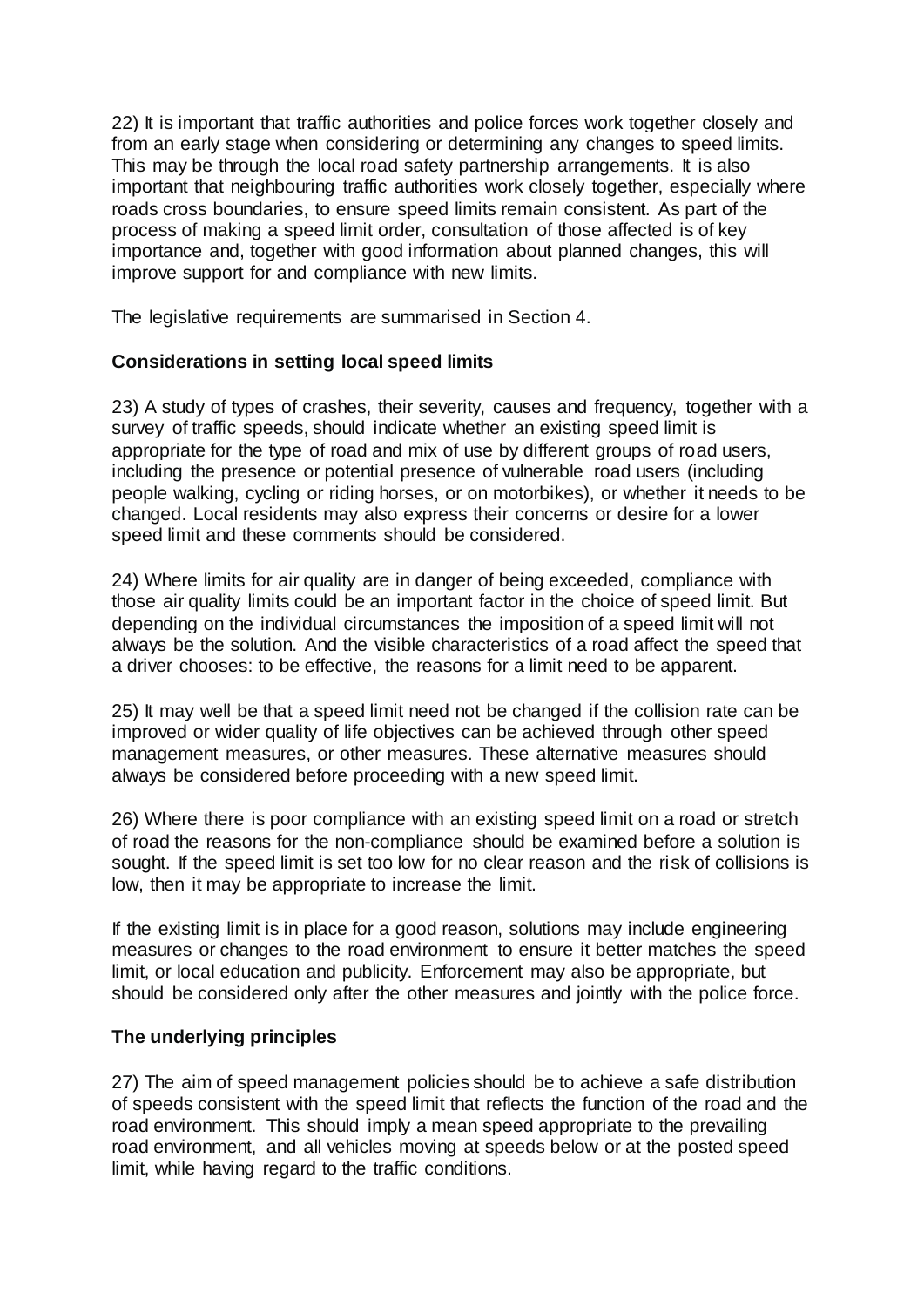28) The estimated collision and injury savings should also be an important factor when considering changes to a local speed limit. Another key factor when setting a speed limit is what the road looks like to the road users. Drivers are likely to expect and respect lower limits, and be influenced when deciding on what is an appropriate speed, where they can see there are potential hazards, for example outside schools, in residential areas or villages and in shopping streets.

29) A principal aim in determining appropriate speed limits should, therefore, be to provide a consistent message between speed limit and what the road looks like, and for changes in speed limit to be reflective of changes in the road layout and characteristics.

30) The following will be important factors when considering what is an appropriate speed limit:

- history of collisions, including frequency, severity, types and causes
- road geometry and engineering (width, sightlines, bends, junctions, accesses and safety barriers and so on)
- road function (strategic, through traffic, local access et cetera)
- composition of road users (including existing and potential levels of vulnerable road users);
- existing traffic speeds
- road environment, including level of road-side development and possible impacts on residents (e.g. severance, noise, or air quality)

While these factors need to be considered for all road types, they may be weighted differently in urban or rural areas. The impact on community and environmental outcomes should also be considered.

31) Before introducing or changing a local speed limit, traffic authorities will wish to satisfy themselves that the expected benefits exceed the costs. Many of the costs and benefits do not have monetary values associated with them, but traffic authorities should include an assessment of the following factors:

- collision and casualty savings
- conditions and facilities for vulnerable road users
- impacts on walking and cycling and other mode shift
- congestion and journey time reliability
- environmental, community and quality of life impact

Quality of life impact may include emissions, severance of local communities, visual impact, noise and vibration and costs, including of engineering and other physical measures including signing, maintenance and cost of enforcement.

The speed limit appraisal toolkit, found at section 5, will help assess the full costs and benefits of any proposed schemes.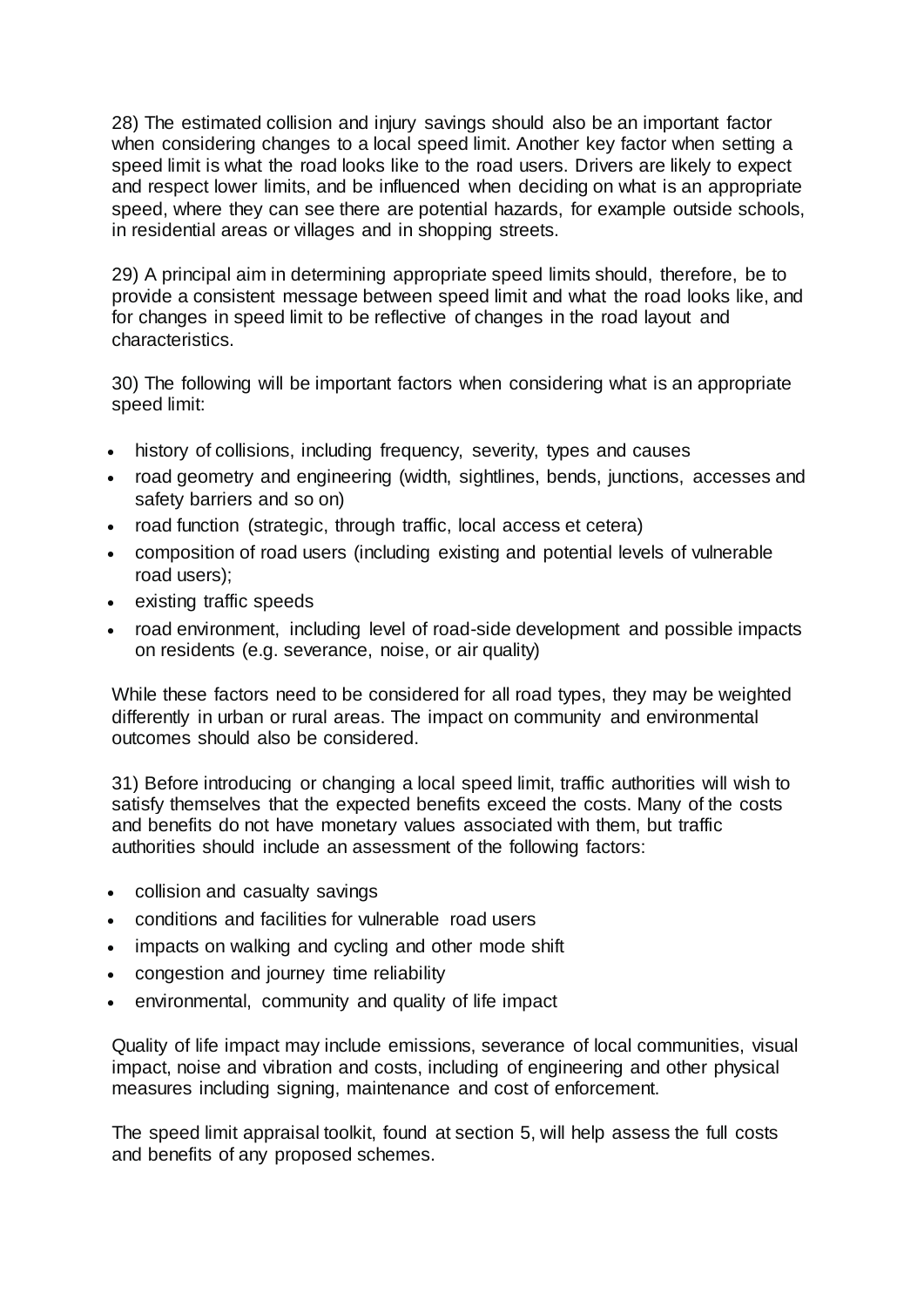32) Different road users perceive risks and appropriate speeds differently, and drivers and riders of motor vehicles often do not have the same perception of the hazards of speed as do people on foot, on bicycles or on horseback. Fear of traffic can affect peoples' quality of life and the needs of vulnerable road users must be fully taken into account in order to further encourage these modes of travel and improve their safety. Speed management strategies should seek to protect local community life.

33) In order to ensure compliance with a new lower local limit, as well as make it legally enforceable, it is important that the limit is signed correctly and consistently. The introduction of a new Speed Limit Order must coincide with the signing of the new limit. Traffic Authorities must ensure that speed limits meet the legislative process and the requirements of the TSRGD. Any new limit should also be accompanied by publicity and, where appropriate, effective engineering changes to the road itself. Without these measures, the new limit is unlikely to be fully complied with.

34) On rural roads there is often a difference of opinion as to what constitutes a reasonable balance between the risk of a collision, journey efficiency and environmental impact. Higher speed is often perceived to bring benefits in terms of shorter travel times for people and goods.

However, evidence suggests that when traffic is travelling at constant speeds, even at a lower level, it may result in shorter and more reliable overall journey times, and that journey time savings from higher speed are often overestimated (Stradling et al., 2008). The objective should be to seek an acceptable balance between costs and benefits, so that speed-management policies take account of environmental, economic and social effects as well as the reduction in casualties they are aiming to achieve.

35) Mean speed and 85th percentile speed (the speed at or below which 85% of vehicles are travelling) are the most commonly used measures of actual traffic speed. Traffic authorities should continue to routinely collect and assess both, but mean speeds should be used as the basis for determining local speed limits.

36) For the majority of roads there is a consistent relationship between mean speed and 85th percentile speed. Where this is not the case, it will usually indicate that drivers have difficulty in deciding the appropriate speed for the road, suggesting that a better match between road design and speed limit is required. It may be necessary to consider additional measures to reduce the larger than normal difference between mean and 85th percentile speeds or to bring the speed distribution more in line with typical distributions. The aim for local speed limits should be to align the speed limit to the conditions of the road and road environment.

37) The minimum length of a speed limit should generally be not less than 600 metres to avoid too many changes of speed limit along the route. In exceptional circumstances this can be reduced to 400 metres for lower speed limits, or even 300 metres on roads with a purely local access function, or where a variable 20 mph limit is introduced, for example outside a school. Anything shorter is not recommended.